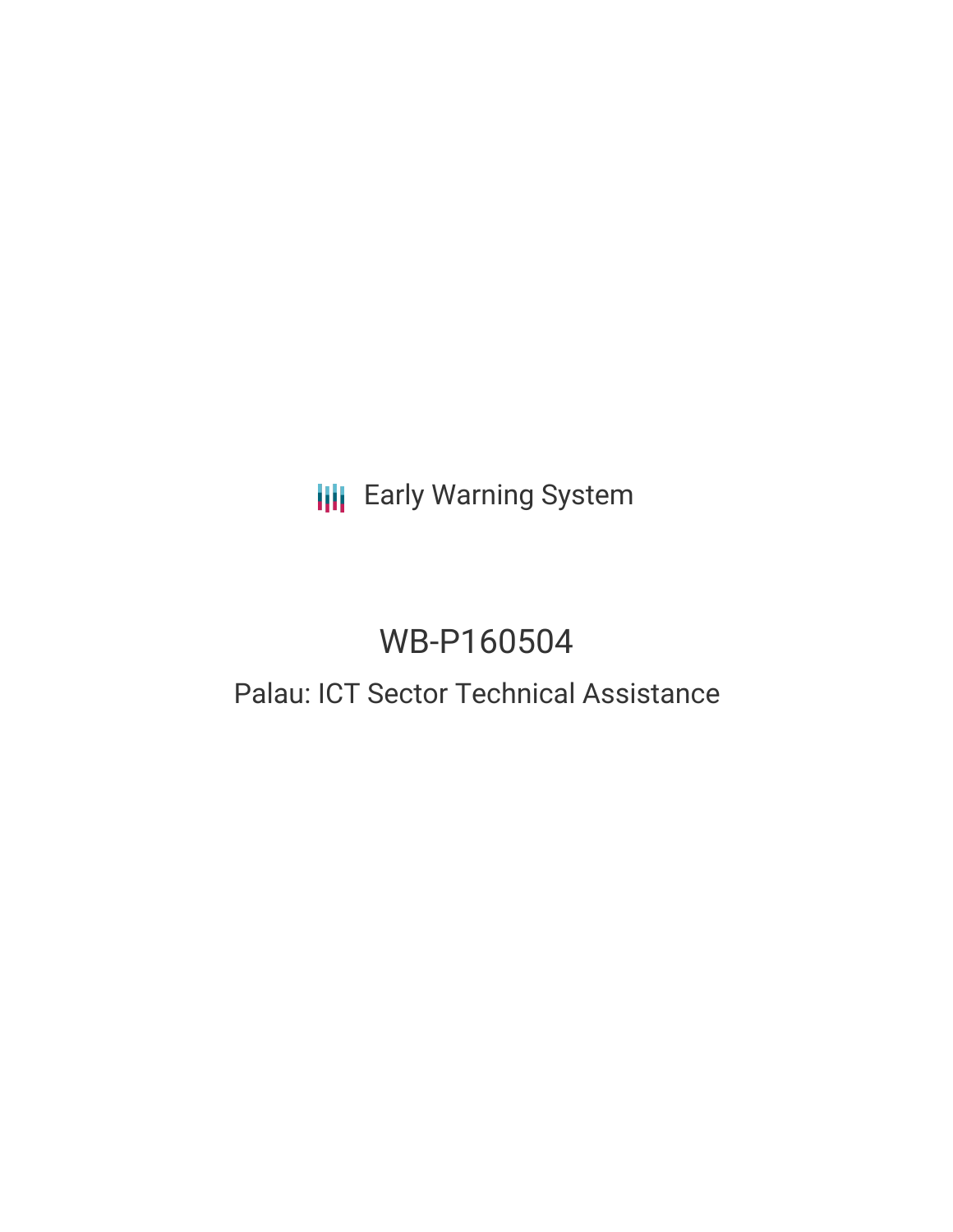

### **Quick Facts**

| <b>Countries</b>               | Palau                                        |
|--------------------------------|----------------------------------------------|
| <b>Financial Institutions</b>  | World Bank (WB)                              |
| <b>Status</b>                  | Proposed                                     |
| <b>Bank Risk Rating</b>        | C                                            |
| <b>Voting Date</b>             | 2017-03-15                                   |
| <b>Borrower</b>                | Government of Palau                          |
| <b>Sectors</b>                 | <b>Communications, Technical Cooperation</b> |
| <b>Investment Type(s)</b>      | Fund                                         |
| <b>Investment Amount (USD)</b> | \$0.70 million                               |
| <b>Project Cost (USD)</b>      | $$0.70$ million                              |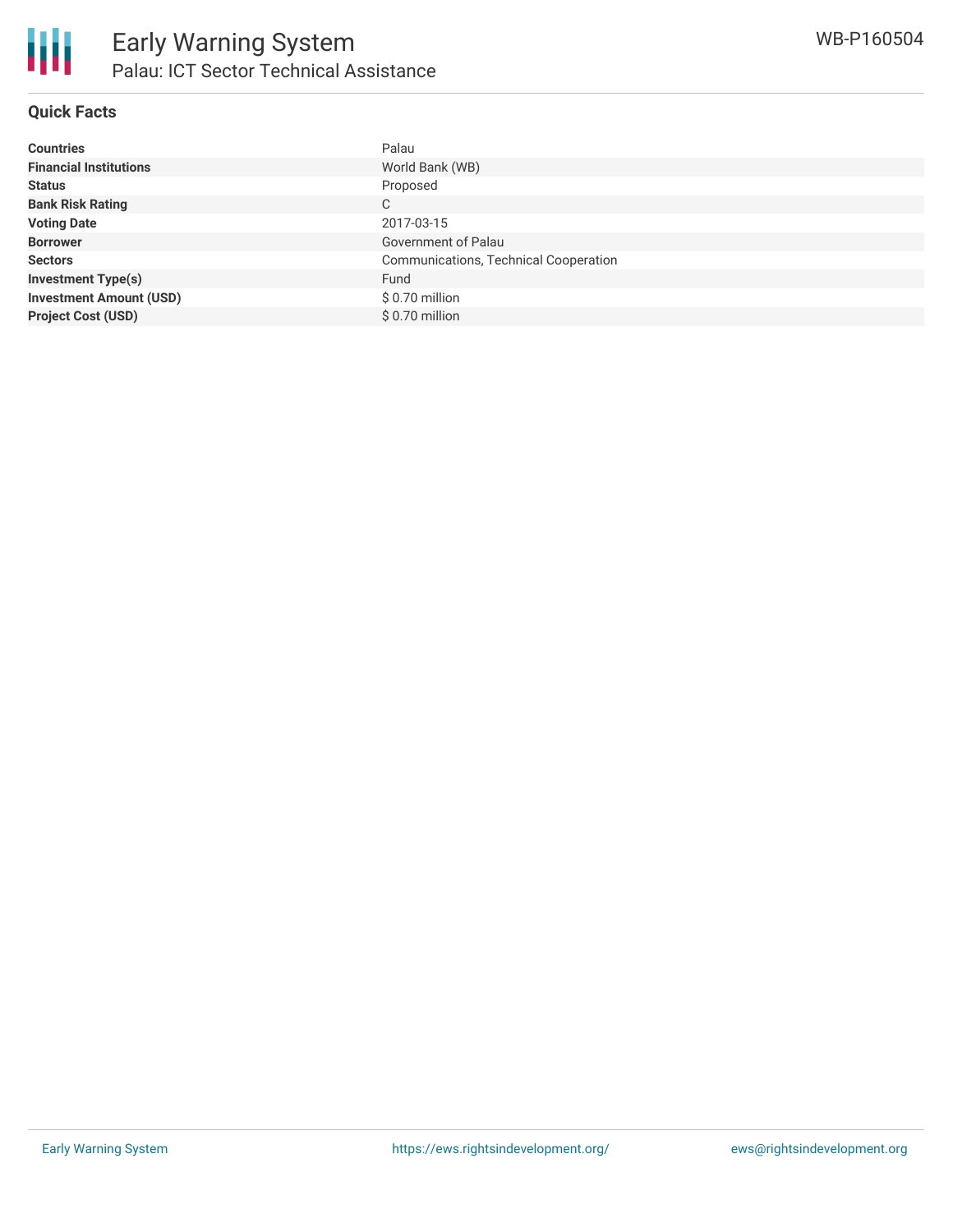

#### **Project Description**

The activity's development objective is to reduce the cost and increase the availability of ICT services in Palau. The project is intended to support the analysis of options to: (i) reposition the ownership, governance, management and operational arrangements of PNCC and BSCC; and (ii) attract new private sector led investment and promote effective competition. The focus is to maximize private sector involvement, while ensuring that the benefit(s) of competition and public investment in the ICT sector flows through to end-users (disaggregated to include analysis of potential gender impacts).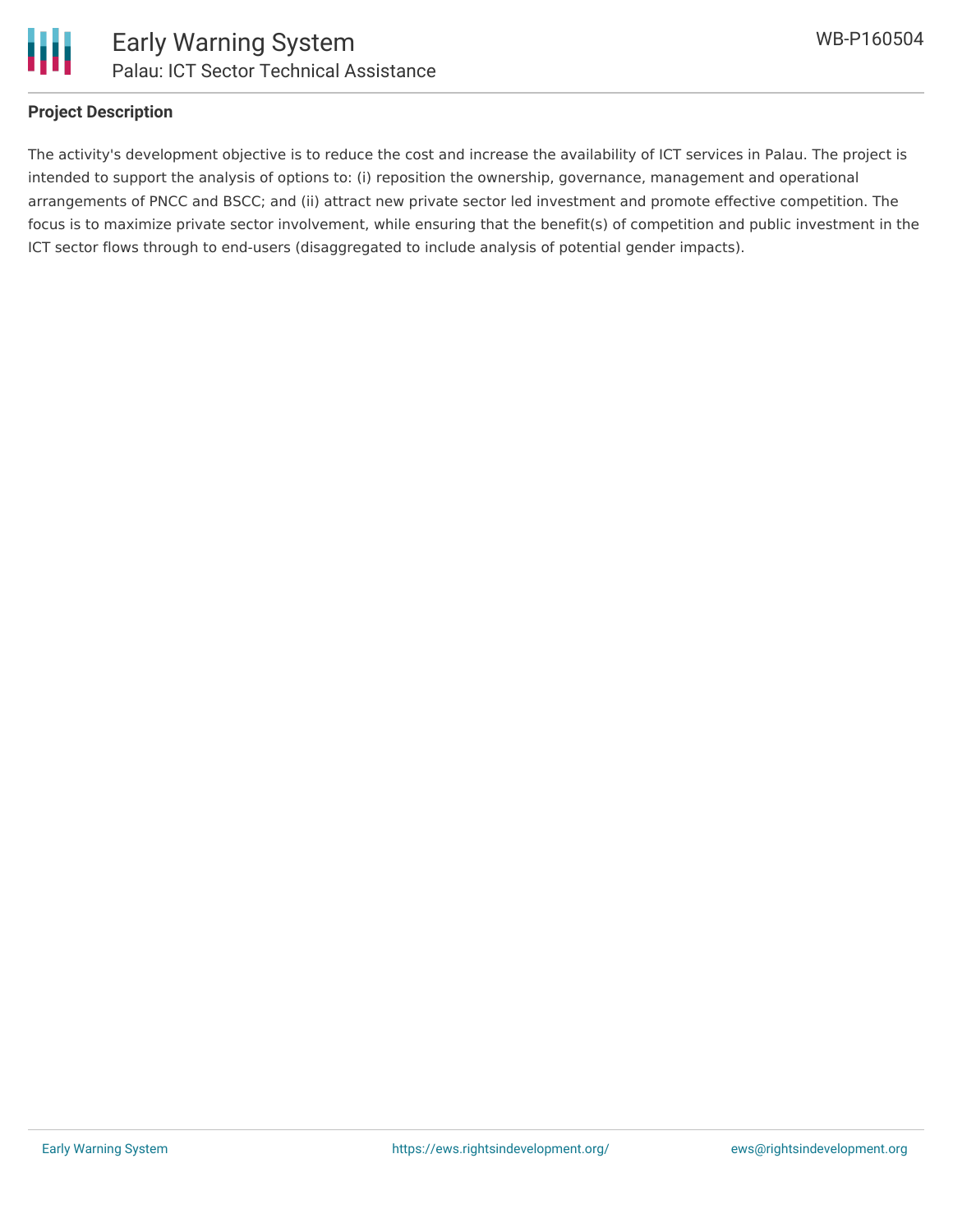

## **Investment Description**

World Bank (WB)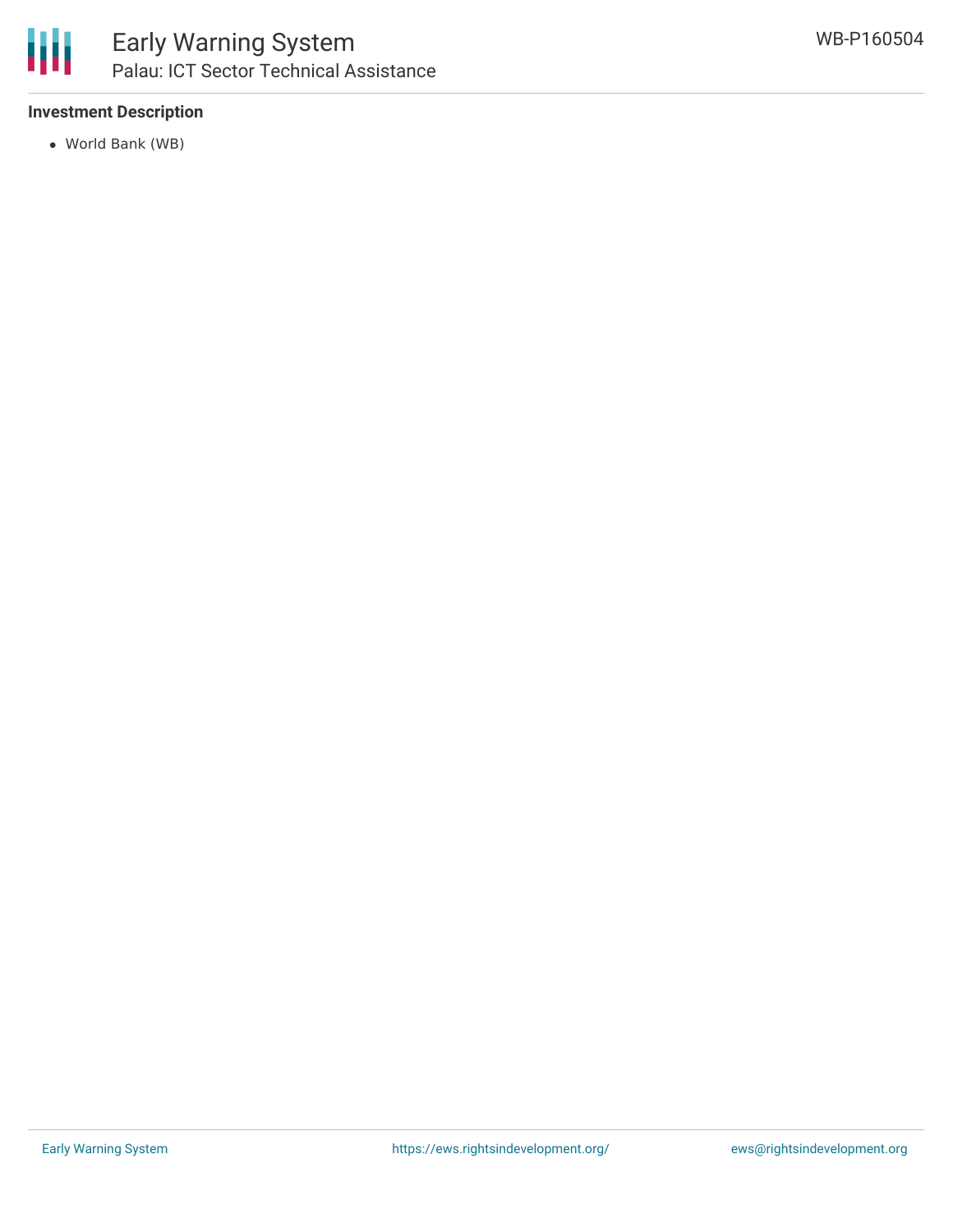

#### **Contact Information**

ACCOUNTABILITY MECHANISM OF WORLD BANK

The World Bank Inspection Panel is the independent complaint mechanism and fact-finding body for people who believe they are likely to be, or have been, adversely affected by a World Bank-financed project. If you submit a complaint to the Inspection Panel, they may investigate to assess whether the World Bank is following its own policies and procedures for preventing harm to people or the environment. You can contact the Inspection Panel or submit a complaint by emailing ipanel@worldbank.org. You can learn more about the Inspection Panel and how to file a complaint at: http://ewebapps.worldbank.org/apps/ip/Pages/Home.aspx.